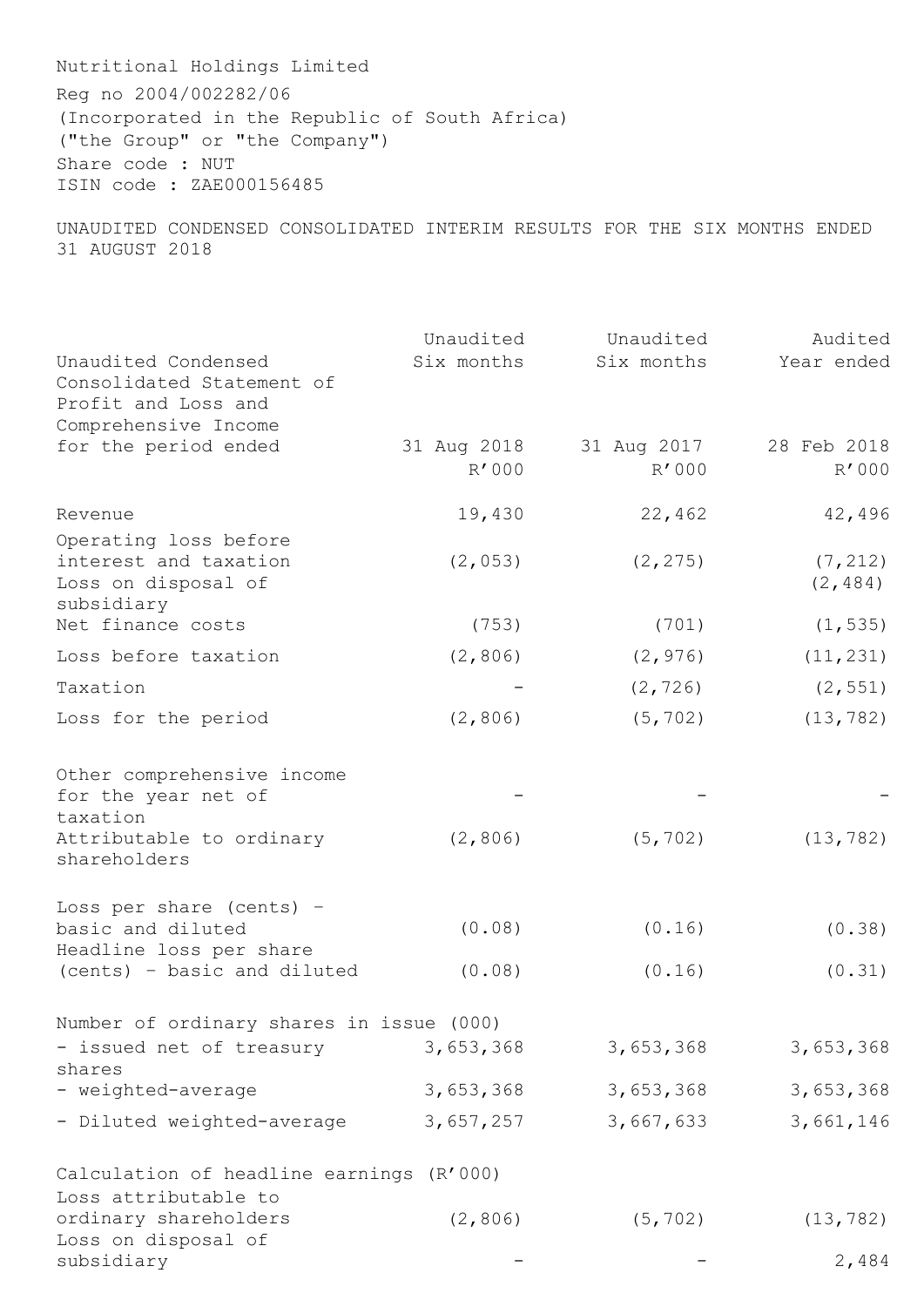| Headline loss attributable  |                      |                      |                      |  |
|-----------------------------|----------------------|----------------------|----------------------|--|
| to ordinary shareholders    | (2, 806)             | (5, 702)             | (11, 298)            |  |
| Unaudited Condensed         |                      |                      |                      |  |
| Consolidated                |                      |                      |                      |  |
| Statement of Financial      | Unaudited            | Unaudited            | Audited              |  |
| Position for the period     | Six months           | Six months           | Year ended           |  |
| ended                       | 31 Aug 2018<br>R'000 | 31 Aug 2017<br>R'000 | 28 Feb 2018<br>R'000 |  |
| ASSETS                      |                      |                      |                      |  |
| Non-current assets          |                      |                      |                      |  |
| Property, plant and         | 23,093               | 24,232               | 23,730               |  |
| equipment                   |                      |                      |                      |  |
| Intangibles                 | 1,518                | 1,675                | 1,581                |  |
| Deferred taxation           | 5,463                | 6,902                | 5,424                |  |
|                             | 30,074               | 32,809               | 30,735               |  |
| Current assets              |                      |                      |                      |  |
| Inventories                 | 4,842                | 6,559                | 3,828                |  |
| Trade and other receivables | 4,344                | 8,659                | 4,390                |  |
| Bank balance and cash       | 4,482                | 57                   | 21                   |  |
|                             | 13,668               | 15,275               | 8,239                |  |
|                             |                      |                      |                      |  |
| TOTAL ASSETS                | 43,742               | 48,084               | 38,974               |  |
| EQUITY AND LIABILITIES      |                      |                      |                      |  |
| Capital and reserves        |                      |                      |                      |  |
| Stated capital              | 150,086              | 150,086              | 150,086              |  |
| Shares to be issued         | 10,000               |                      |                      |  |
| Reserves                    | 10,939               | 10,949               | 10,939               |  |
| Accumulated loss            | (149, 977)           | (139, 091)           | (147, 171)           |  |
| Total shareholders' funds   | 21,048               | 21,944               | 13,854               |  |
| Non-current liabilities     |                      |                      |                      |  |
| Loans from related parties  | 12,062               | 8,484                | 8,910                |  |
| Secured loan                |                      | 2,313                |                      |  |
| Deferred taxation           | 5,463                | 5,366                | 5,424                |  |
|                             | 17,525               | 16,163               | 14,334               |  |
| Current liabilities         |                      |                      |                      |  |
| Trade and other payables    | 3,811                | 7,293                | 3,968                |  |
| Bank overdraft              | 1,358                | 2,684                | 1,835                |  |
| Loans from related parties  |                      |                      | 2,551                |  |
| Secured loan                |                      |                      | 2,432                |  |
|                             | 5,169                | 9,977                | 10,786               |  |
| TOTAL EQUITY AND            | 43,742               | 48,084               | 38,974               |  |
|                             |                      |                      |                      |  |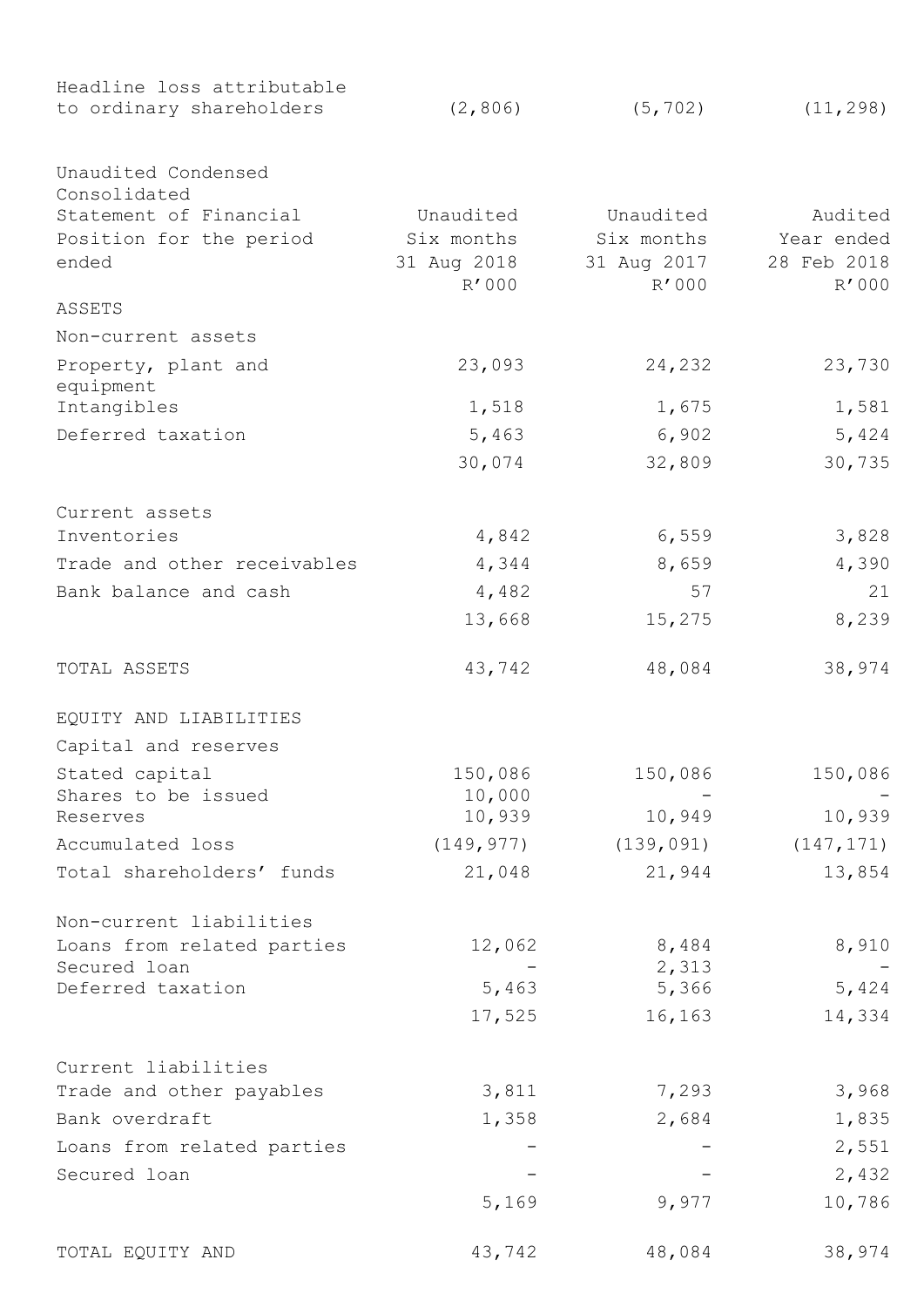| (cents)                                                                            | Net asset value per share   |               | 0.6             |             | 0.6              | 0.4            |  |
|------------------------------------------------------------------------------------|-----------------------------|---------------|-----------------|-------------|------------------|----------------|--|
| Unaudited Condensed<br>Consolidated                                                |                             | Unaudited     |                 | Unaudited   |                  | Audited        |  |
|                                                                                    | Statement of Cash Flows For |               | Six months      |             | Six months       | Year ended     |  |
| the period ended                                                                   |                             |               | 31 Aug 2018     | 31 Aug 2017 |                  | 28 Feb 2018    |  |
|                                                                                    |                             |               | R'000           | R'000       |                  | R'000          |  |
| Cash utilised by operations                                                        |                             |               | (2, 378)        | (872)       | (1, 886)         |                |  |
| Net finance costs                                                                  |                             |               | (753)           |             | (701)            | (1, 535)       |  |
| Cash flows from operating<br>activities<br>Cash flows from investing<br>activities |                             | (3, 131)      |                 | (1, 573)    |                  | (3, 421)       |  |
| Purchase of property, plant                                                        |                             |               |                 |             |                  |                |  |
| and equipment<br>Disposal of intangible                                            |                             |               | (163)           |             | (297)            | (608)          |  |
| assets                                                                             |                             |               | 63              |             | 87               |                |  |
| Purchase of intangible                                                             |                             |               |                 |             |                  |                |  |
| assets                                                                             |                             |               |                 |             |                  | (323)          |  |
| Disposal of subsidiary                                                             |                             |               |                 |             |                  | 287            |  |
| Cash flows from financing<br>activities                                            |                             |               |                 |             |                  |                |  |
| Shares to be issued                                                                |                             |               | 10,000          |             |                  |                |  |
| Advances on related party                                                          |                             |               | 601             |             | 481              | 3,458          |  |
| loans                                                                              |                             |               |                 |             | 121              | 240            |  |
| Advances on secured loan                                                           |                             |               |                 |             |                  |                |  |
| Repayment of instalment                                                            |                             |               |                 |             | (20)             | (20)           |  |
| sale creditors                                                                     |                             |               |                 |             |                  |                |  |
| Net (decrease) increase in                                                         |                             |               |                 |             |                  |                |  |
| cash and cash equivalents<br>Cash and cash equivalents                             |                             |               | 7,370           | (1, 201)    |                  | (387)          |  |
| at beginning of period                                                             |                             |               | (1, 814)        | (1, 427)    |                  | (1, 427)       |  |
| Cash and cash equivalents                                                          |                             |               |                 |             |                  |                |  |
| at end of period                                                                   |                             |               | 5,556           | (2, 628)    |                  | (1, 814)       |  |
| Unaudited Condensed<br>Consolidated<br>Statement of Changes<br>in Equity for the   | Stated                      | Trea-<br>sury | Share-<br>based | Reval-      | Accu-            | Equity         |  |
| period ended                                                                       | capital                     | shares        | payment         | uation      | mulated          |                |  |
| 31 August 2017                                                                     |                             |               | reserve         | reserve     | loss             |                |  |
|                                                                                    | R'000                       | R'000         | R'000           | R'000       | R'000            | R'000          |  |
| Balance at 28<br>February 2017 -<br>audited                                        | 156,827                     | (6, 741)      | 397             |             | 10,521 (133,389) | 27,615         |  |
| Total comprehensive<br>loss for the period<br>Share-based payment<br>reserve       |                             |               | 31              |             | (5, 702)         | (5, 702)<br>31 |  |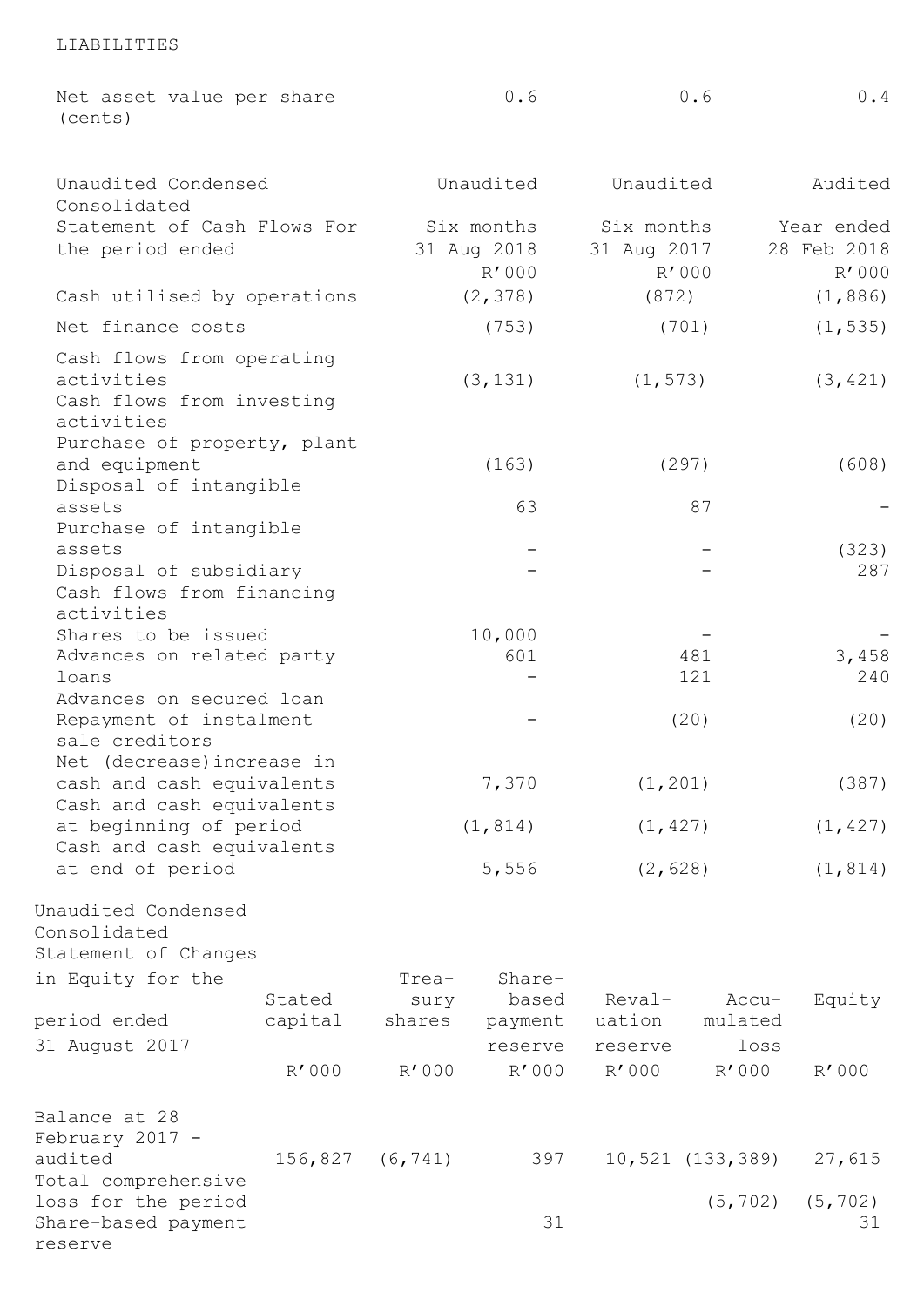| Balance at 31 August<br>2017 - unaudited                                                          | 156,827 | (6, 741)            | 428       |       | 10,521 (139,091)        | 21,944                           |
|---------------------------------------------------------------------------------------------------|---------|---------------------|-----------|-------|-------------------------|----------------------------------|
| Total comprehensive<br>loss for the period<br>Share-based payment                                 |         |                     |           |       | (8,080)                 | (8,080)                          |
| reserve                                                                                           |         |                     | (10)      |       |                         | (10)                             |
| Balance at 28<br>February 2018 -                                                                  |         |                     |           |       |                         |                                  |
| audited                                                                                           | 156,827 | (6, 741)            | 418       |       | 10,521 (147,171) 13,854 |                                  |
| Total comprehensive<br>loss for the period                                                        |         |                     |           |       | $-$ (2,806) (2,806)     |                                  |
| Balance at 31 August<br>2018 - unaudited                                                          |         | $156,827$ $(6,741)$ | 428       |       | 10,521 (149,977)        | 11,048                           |
| Unaudited Condensed<br>Consolidated Group                                                         |         | Foods               | Solutions |       |                         | Healthcare Services Consolidated |
| Segmental Analysis                                                                                |         | R'000               | R'000     |       | R'000                   | R'000                            |
| Business segments<br>for the six months ended 31<br>August 2018 - unaudited                       |         |                     |           |       |                         |                                  |
| Revenue from external sales                                                                       |         | 19,430              |           |       |                         | 19,430                           |
| Revenue from internal sales<br>Segment Profit (Loss)<br>before tax                                |         | (1, 744)            |           |       | 300<br>(1, 062)         | 300<br>(2, 806)                  |
| Taxation<br>Loss for the period<br>for the six months ended 31<br>August 2017 - unaudited         |         |                     |           |       |                         | (2, 806)                         |
| Revenue from external sales<br>Revenue from internal sales                                        |         | 22,043              |           | 419   | 313                     | 22,462<br>313                    |
| Segment Profit (Loss)                                                                             |         | (1, 140)            | (213)     |       | (1, 623)                | (2, 976)                         |
| before tax<br>Taxation<br>Loss for the period<br>for the year ended 28<br>February 2018 - audited |         |                     |           |       |                         | (2, 726)<br>(5, 702)             |
| Revenue from external sales<br>Revenue from internal sales                                        |         | 41,721              |           | 775   | 513                     | 42,496<br>513                    |
| Segment Profit (Loss)<br>before tax                                                               |         | (6, 709)            |           | (838) | (3, 684)                | (11, 231)                        |
| Taxation<br>Loss for the year                                                                     |         |                     |           |       |                         | (2, 551)<br>(13, 782)            |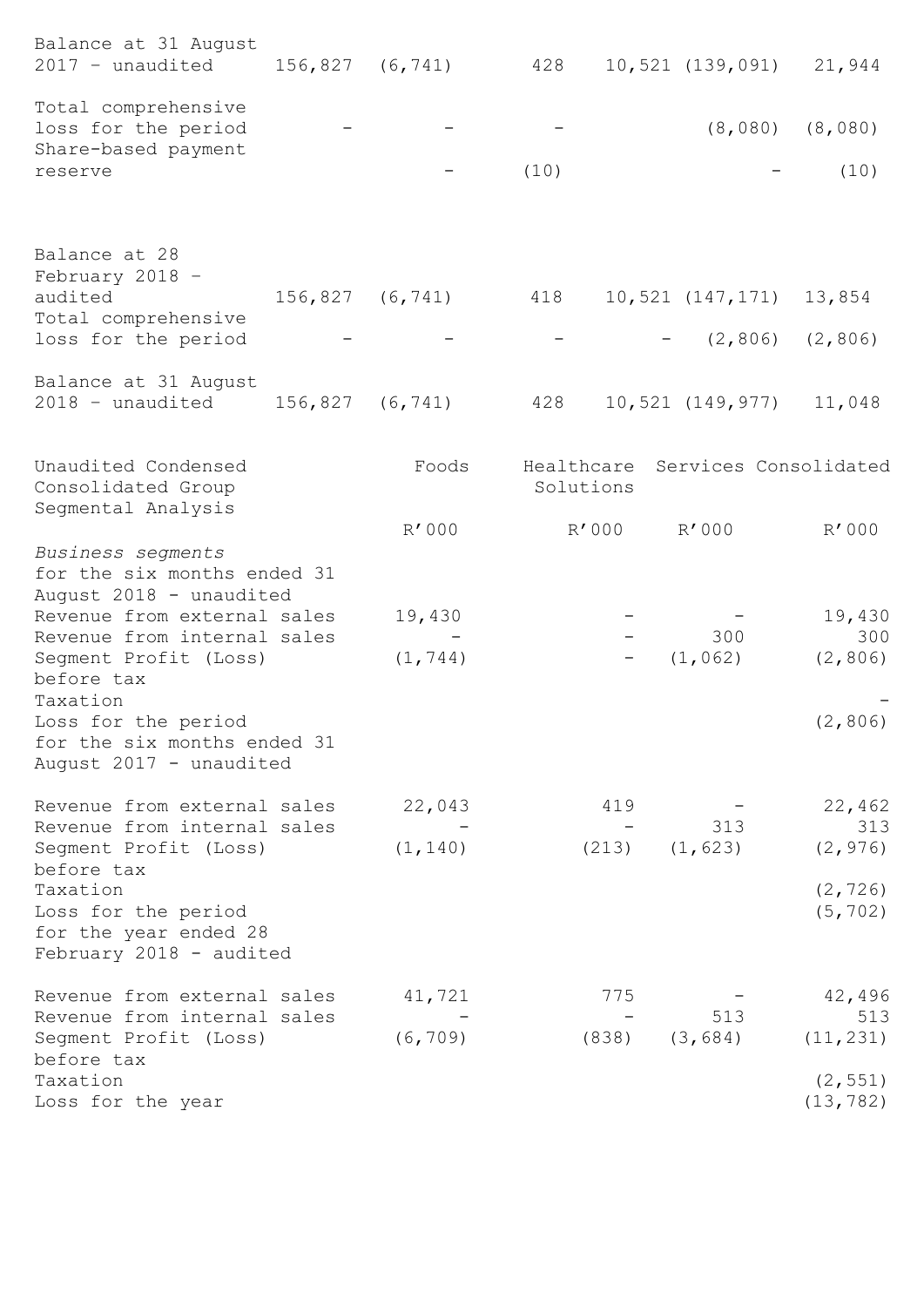#### COMMENTARY

### BASIS OF PRESENTATION

The unaudited, condensed interim financial results for the period ended 31 August 2018 have been prepared in accordance with International Financial Reporting Standards ("IFRS"), the presentation and disclosure requirements of IAS 34: Interim Financial Reporting, the SAICA Financial Reporting Guides as issued by the Accounting Practices Committee, Financial Reporting Pronouncements as issued by the Financial Reporting Accountants Council, the Listings Requirements of the JSE Limited and the requirements of the Companies Act, No 71 of 2008. The results have been prepared in terms of IFRS on the historical cost basis, except for the measurement of land and buildings and certain financial instruments which are measured at fair value and are consistent, in all material respects, with the accounting policies and methods applied in the previous annual financial statements.

The unaudited, condensed interim financial results have been prepared under the supervision of the Group Financial Director, Mr RS Etchells.

Neither these unaudited, condensed interim financial results, nor any reference to future financial performance included in this results announcement, has been audited or reviewed or reported on by the Company's external auditor, Grant Thornton.

#### NATURE OF BUSINESS

For management purposes the Group is organized into two major operating divisions, namely Foods and Services. These divisions are the basis on which the Group reports its primary segment information.

The Group's primary business focus during the period under review was the manufacture and sale of basic staple dry food products to the LSM 3 to 6 market sectors as well as mass feeding schemes and other contract manufacturing activities at its Klerksdorp based facility, Nutritional Foods  $(\text{``NF''})$ .

NF operates a FSSC22000 accredited factory in the North-West province that manufactures and sells a basket of staple dry food products. The company's main customers being the National Department of Basic Education, via the National School Nutrition Program (NSNP), the National Department of Health, mining houses as well as industrial catering outlets. In addition, the company offers contract manufacturing services.

## OVERVIEW

NF experienced little progress during the period under review due mainly to the Groups severely strained cash flow position as well as the lack of suitable BBBEE credentials. To this end management sort to find an equity investor that would be able to re-capitalise the Group as well as improve company's BBBEE scorecard.

In May 2018 management secured a provisional commitment from Baphalane Ba Mantserre Investment Holding Proprietary Limited ("BBMIH") to underwrite a R10m Claw Back Rights Issue. During the course of the following 3 months management worked closely with its designated advisors, PSG Capital, to finalise the Rights Issue, culminating in the opening of the Rights Issue at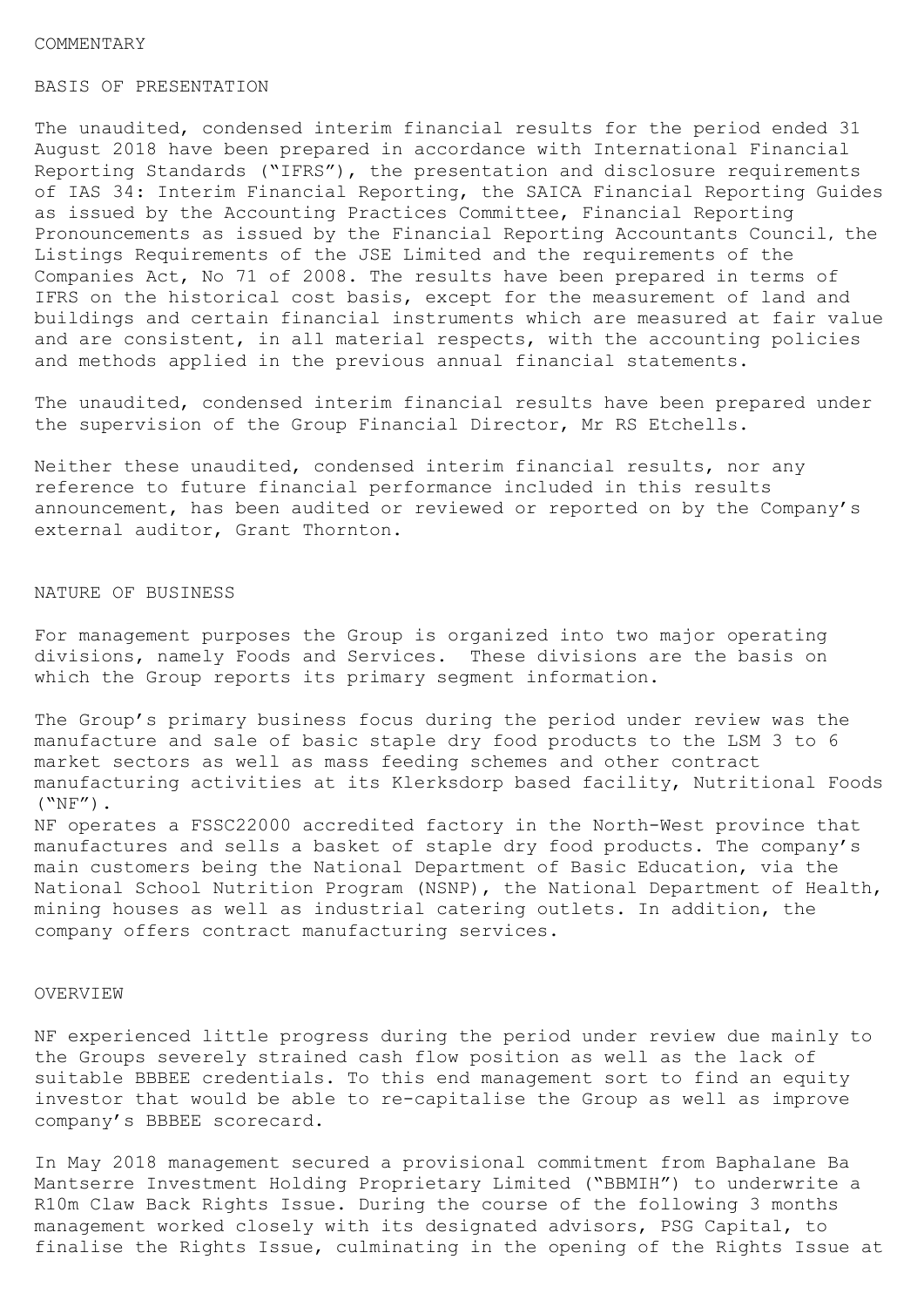the end of August 2018. After the issue of the new shares the Groups black ownership is at 76.4%, with the BBMIH holding 66.7% of the total number of shares in issue. Management are now busy finalizing the new BBBEE application for NF, which will result in the company achieving an improved BBBEE rating being.

Management are confident that this fact, together with the assistance of its new majority shareholders BBMIH, will greatly assist NF in securing new offtake agreements with mining houses and public sector clients.

In August 2017 Mr Thabo Mokgatlha resigned as CEO of the company in order to pursue his interst in community development. He was appointed as CEO OF BBMIH, the community investment company that is now the majority shareholder in NUT.

Mr. Rob Etchells was appointed as the Chief Executive Officer of the company and will continue to serve as the Group Financial Director in the interim whilst the board looks to appoint a suitably qualified replacement as Financial Director.

#### FINANCIAL HIGHLIGHTS

Group Turnover decreased to R19,430 million compared to R22,462 million in the previous corresponding period. The Headline loss decreased by 50.7% for the period under review, to R2,806 million compared to a loss of R5,702 million in the previous corresponding period. Both the loss per share and headline loss per share decreased by 50.7% for the period under review, to 0,08 cents compared a loss of 0,16 cents in the previous corresponding period. The main reason for the improvement being the once-off write-off of a deferred tax asset of R2,726 million in the previous corresponding period.

#### SUCCESSFUL CONCLUSION OF RIGHTS OFFER

In terms of the Subscription agreement with Baphalane Ba Mantserre Investment Holdings Proprietary Limited ("the Subscriber"), they committed to subscribe fully for the Rights offer shares which was effected on 10 September 2018. The R10 million for this Rights Offer was paid into the company's bank account on 1 June 2018, by the Subscriber. This amount has therefore been included in equity.

# GOING CONCERN

As stated in the commentary above the Company has continued to make operating losses. These losses continue to place strain on already stressed cash flows. As a consequence, management was forced to review the status of the Company's disposable cash resources as well as its commitments to repay its overdraft facilities and certain shareholders loans. To this end management sought to find an equity investor that would be able to recapitalise the Group as well as to negotiate an extension on existing shareholders loans. Management are happy to inform shareholders that they have successfully concluded an underwriting agreement with BMIH to fully fund a R10m Claw Back Rights Issue. Furthermore, management were able to renegotiate the terms of the shareholders loans that were due at the end of March 2018 for a period of 3 years. This places the group in a more stable financial position with the ability to finance growth in its operations.